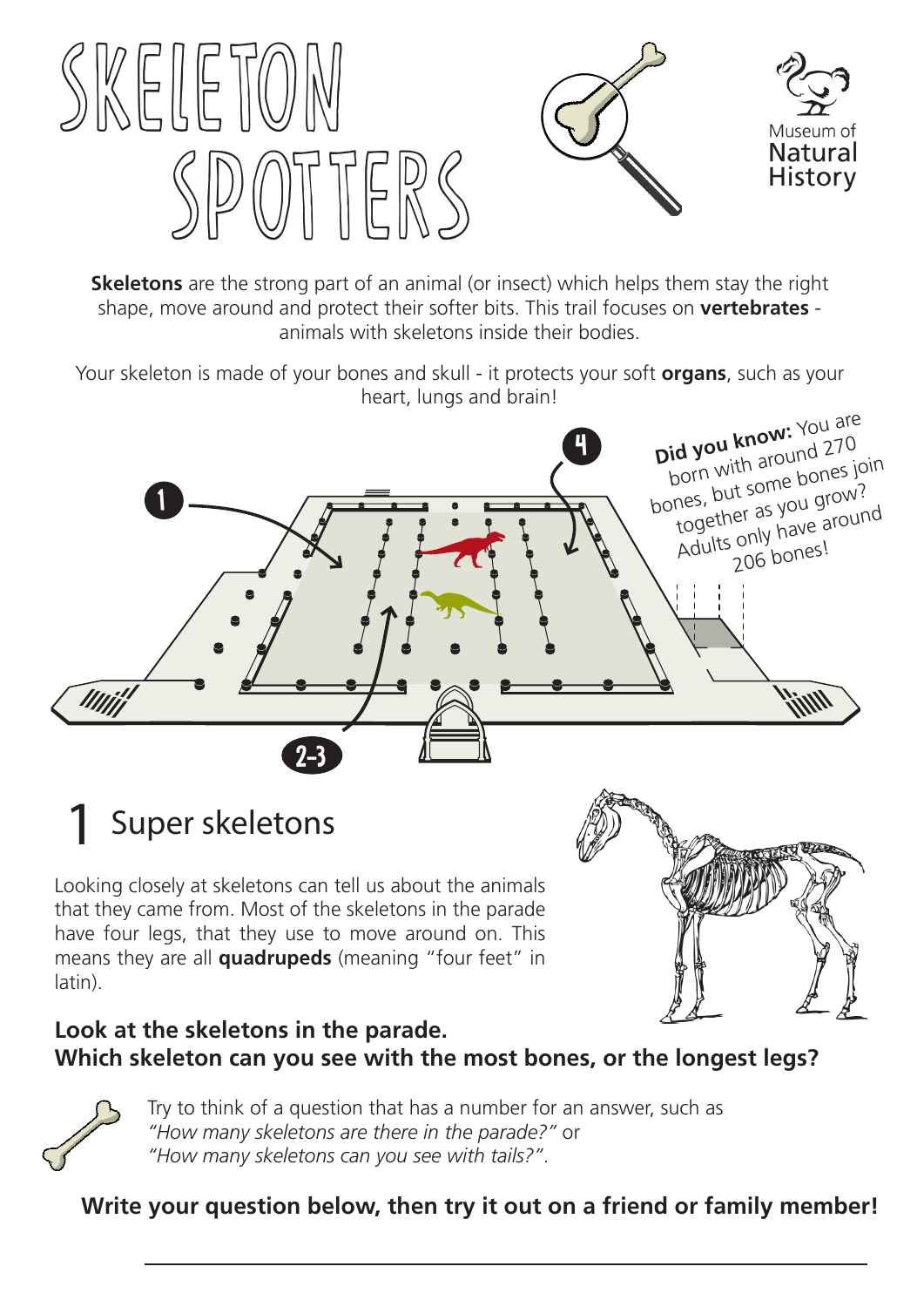

Although whales live in the sea, they breathe air like you do! Unlike fish, whales **evolved** from four-legged animals similar to the ones you saw in the skeleton parade. **Evolved** means an animal changed slowly over many years from an earlier type of animal.

Humans, whales, elephants and horses are all **mammals.** This means that they have live young (instead of laying eggs llike birds and reptiles), and they can feed their young with milk.

All mammals **evolved** from ancient mammals, so they all have similar skeletons. The bones in your hand are related to the bones in a whale fin, or in an elehant or horse foot.



*Hint: as each animal evolved, the bones may have grown, shrunk or moved around a bit - some may have even joined together!*



#### **So how did whales 'lose' their legs?**

Scientists think that at first, the legs of whale ancestors grew smaller and smaller as they started to spend more time in water. Eventually, the whales lost their legs entirely, there is a strong **pelvis bone** where the back legs once where! **Can you see the pelvis bone?**

*The whale pelvis bone is very small; it is seperate from the*  rest of the sekelton, *underneath the backbone*

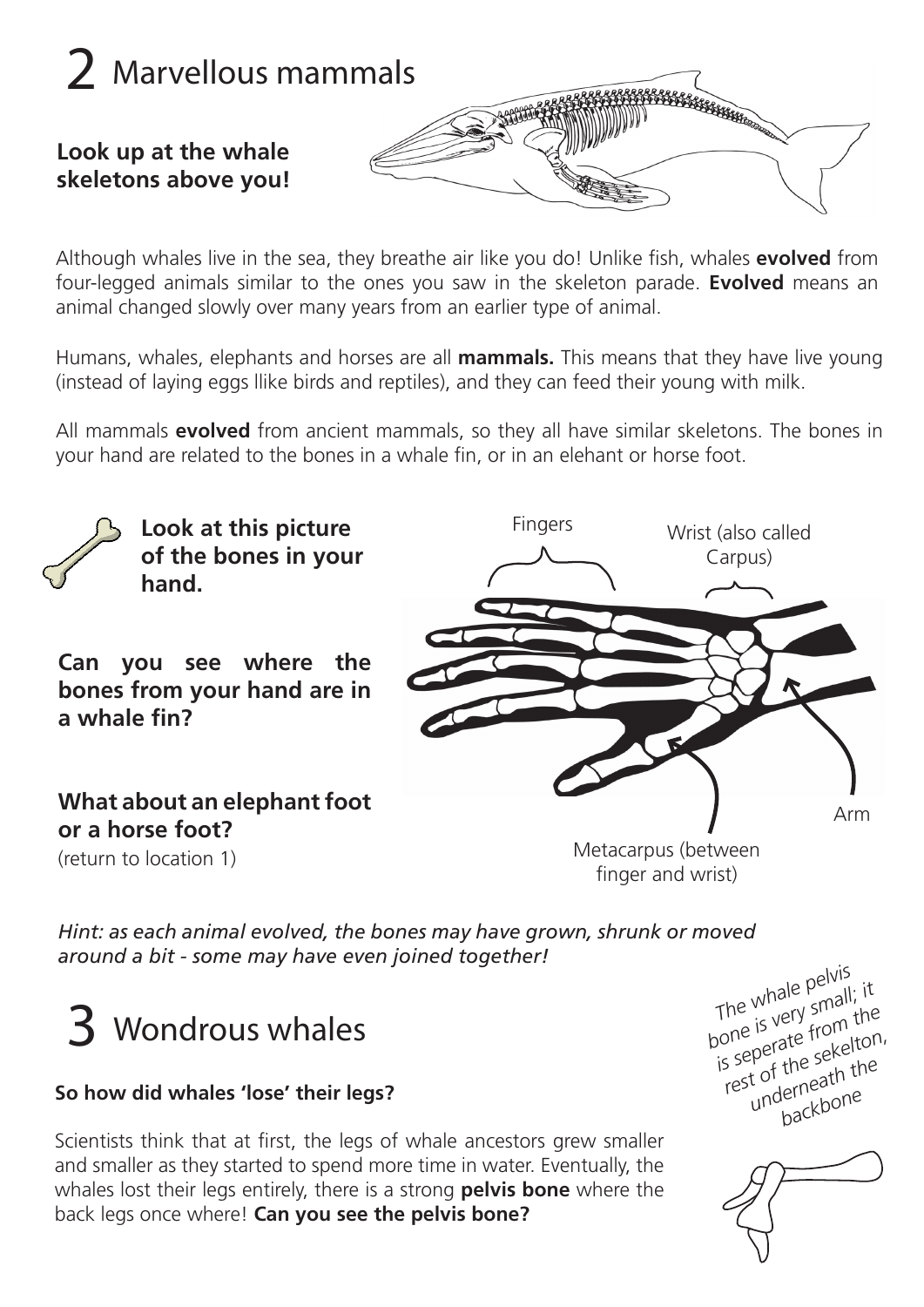**How big is a whale compared to you?** 



**Draw one of the whale skeletons in this box.** 

A human is already<br>A human is already A human is alreational should<br>drawn in - you should<br>drawn in the whale to A human is already<br>drawn in - you should<br>draw the whale to be the right size, compared to you!



### **Look for an ancient animal skeleton (choose one you like!).**

If an animal is alive today, we can compare the skeleton to the animal. However, for ancient animals this is much harder!



The hard skeleton becomes covered in layers of rock. When the skeleton bone is eventually broken down by water, minerals in the water fill in the gaps left by the skeleton. This makes a rock copy of the skeleton - a **fossil**.

A CONTRACTOR AND MANAGEMENT

The dealer

Scientists look at fossils of ancient animals and use the shape of their skeleton to work out how the animal might have looked.



## **Look closely at the ancient animal skeleton you have chosen... ...then describe what the animal might have looked like!**

*You can use the prompt questions below to help you*